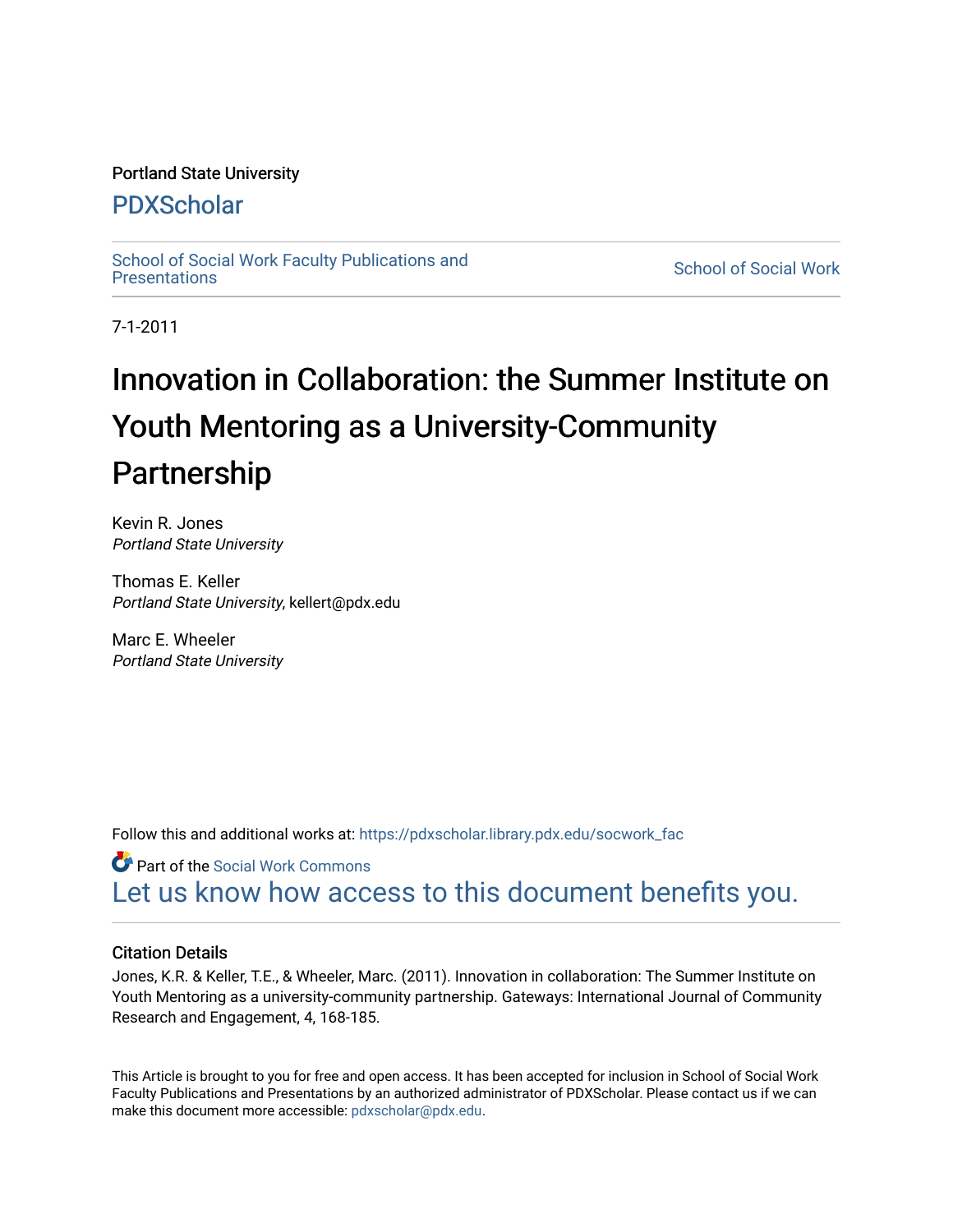# *Innovation in Collaboration*

**The Summer Institute on Youth Mentoring as a university-community partnership**

University-community partnerships are designed to address

**Kevin R. Jones Thomas E. Keller** **Marc Wheeler**

*Big Brothers Big Sisters of America*

*Portland State University*

pressing social problems by combining the goals and resources of colleges and universities with those of community stakeholders. Ideally, partnerships develop as symbiotic projects that empower community organisations, enrich the community, and provide unique sources of data for research and evaluation. Partnerships take many forms and have a wide range of goals, from promoting health, to developing sustainable neighbourhoods, to improving public education. They may involve university students serving an under-resourced area of the community, or community members entering the university to participate in dialogue, planning and research. Universities and community partners may also work together to make research findings accessible to the wider community, increasing the chances that important advancements in scientific knowledge are applied in practice. Likewise, partnerships provide a forum for professional knowledge to shape the direction of academic research. With so many variations, locations and goals – and because securing funding for partnership projects is increasingly difficult (US Department of Housing and Urban Development 2010) – it is important for partnership researchers to identify commonalities present in the most effective university-community partnership models.

successful university-community partnerships.

Following a review of recent developments in the literature, this article explores the utility and flexibility of one of the more comprehensive partnership frameworks by applying it to a distinctive university-based summer institute designed to foster the exchange of knowledge between researchers and practitioners in the field of youth mentoring. One aim of the study reported here was to evaluate whether factors typically considered important for these partnerships would translate across contexts and provide a relevant conceptualisation for the summer institute model. Another goal was to learn how partnership criteria might be

Researchers have recently begun to define the characteristics of

*Gateways: International Journal of Community Research and Engagement* **Vol 4 (2011): 168–85 © UTSePress and the authors**

**ISSN 1836-3393**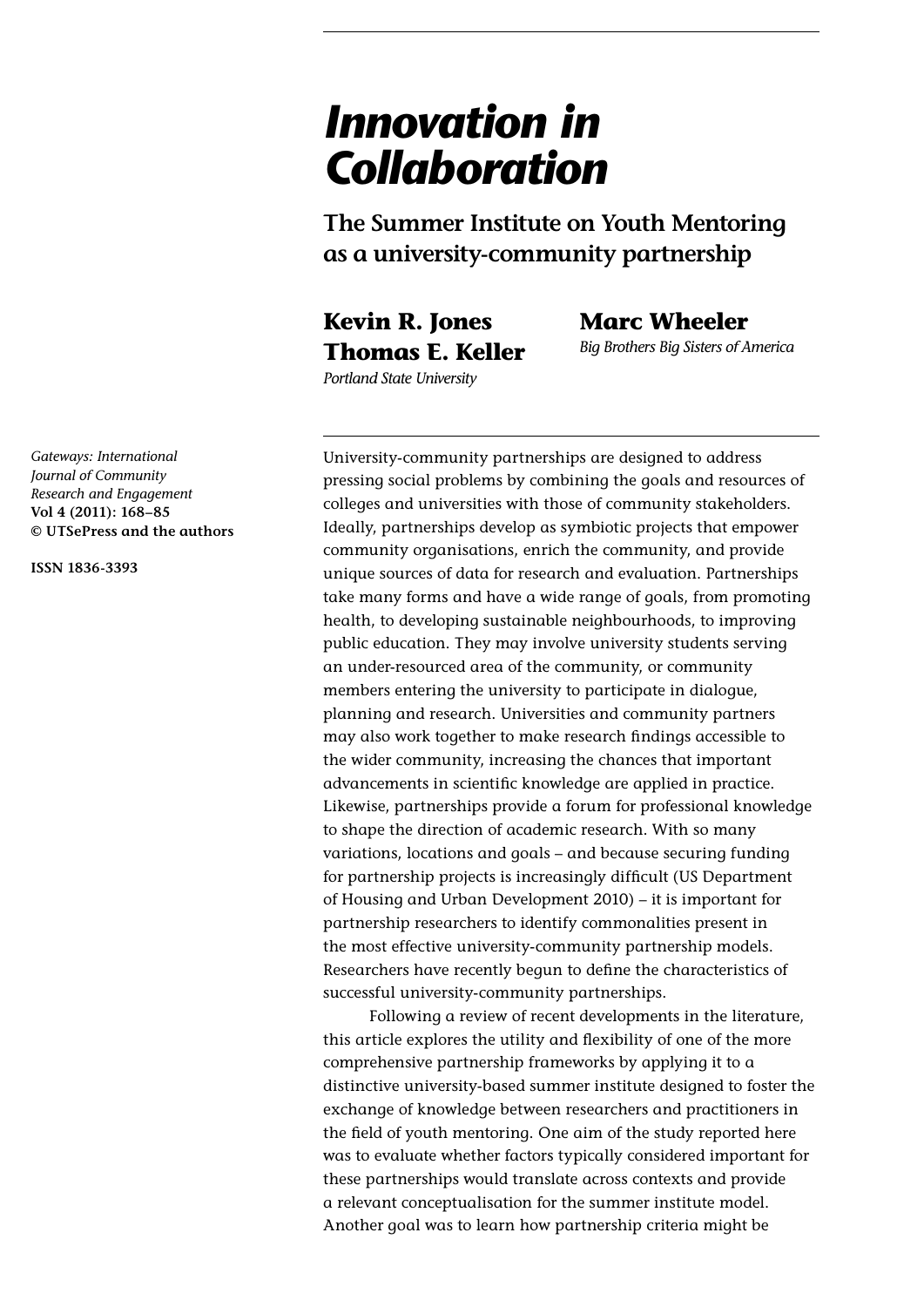further expanded and adapted. Based on the findings of the study, suggestions are also made for possible innovation in established university-community partnership models.

# **PARTNERSHIP TYPES AND TRENDS**

In 1994, the US Department of Housing and Urban Development (HUD) established the Office of University Partnerships (OUP) to promote the establishment and growth of university-community partnerships nationwide. In 1999, HUD published a report that described hundreds of partnerships divided into seven main categories: service-learning, service provision, faculty involvement, student volunteerism, community in the classroom, applied research, and major institutional change. HUD's Community Outreach Partnerships Centers (COPC) program was one of the largest efforts to promote cooperation among universities and local partners, with a focus on spurring economic development and providing safe, affordable housing in urban areas. However, the Bush Administration gradually scaled back federal support for partnerships, and by 2005 the COPC program was receiving no additional funding, effectively ending many large-scale, federally funded partnership projects. Some partnerships found innovative ways to continue without federal funds (Bloomgarden et al. 2006), and another outcome was the development of new university and community college offices dedicated to supporting universitycommunity partnerships.

The current study explores a 'community in the classroom' partnership designed to bridge the often-disconnected worlds of research and practice. Service providers often find it difficult to keep up with the latest developments in research (Gira, Kessler & Poertner 2004). In a review of randomised controlled studies of dissemination efforts in health professions, Gira, Kessler and Poertner (2004) found that distributing research findings to practitioners (without additional implementation strategies) was ineffective in changing practice behaviours. The authors also found that traditional continuing education and professional development opportunities using only didactic techniques were also ineffective, while small group discussion and practice sessions generated moderate to large effect sizes compared to the control group. Addis (2002, p. 375) argued that hierarchical and unidirectional methods of dissemination created resistance to implementation and that 'Practitioners are more likely to adopt research products when they find them useful and can contribute creatively to their development and evaluation'. Sherrod (1999, p. 234) pointed specifically to the potential of university-community partnerships, which 'play many important roles, but an especially critical one is their attention to dissemination of research findings'. These findings suggest that more collaborative, partnershiporiented dissemination processes may hold promise for improved integration of scientific knowledge into professional practice.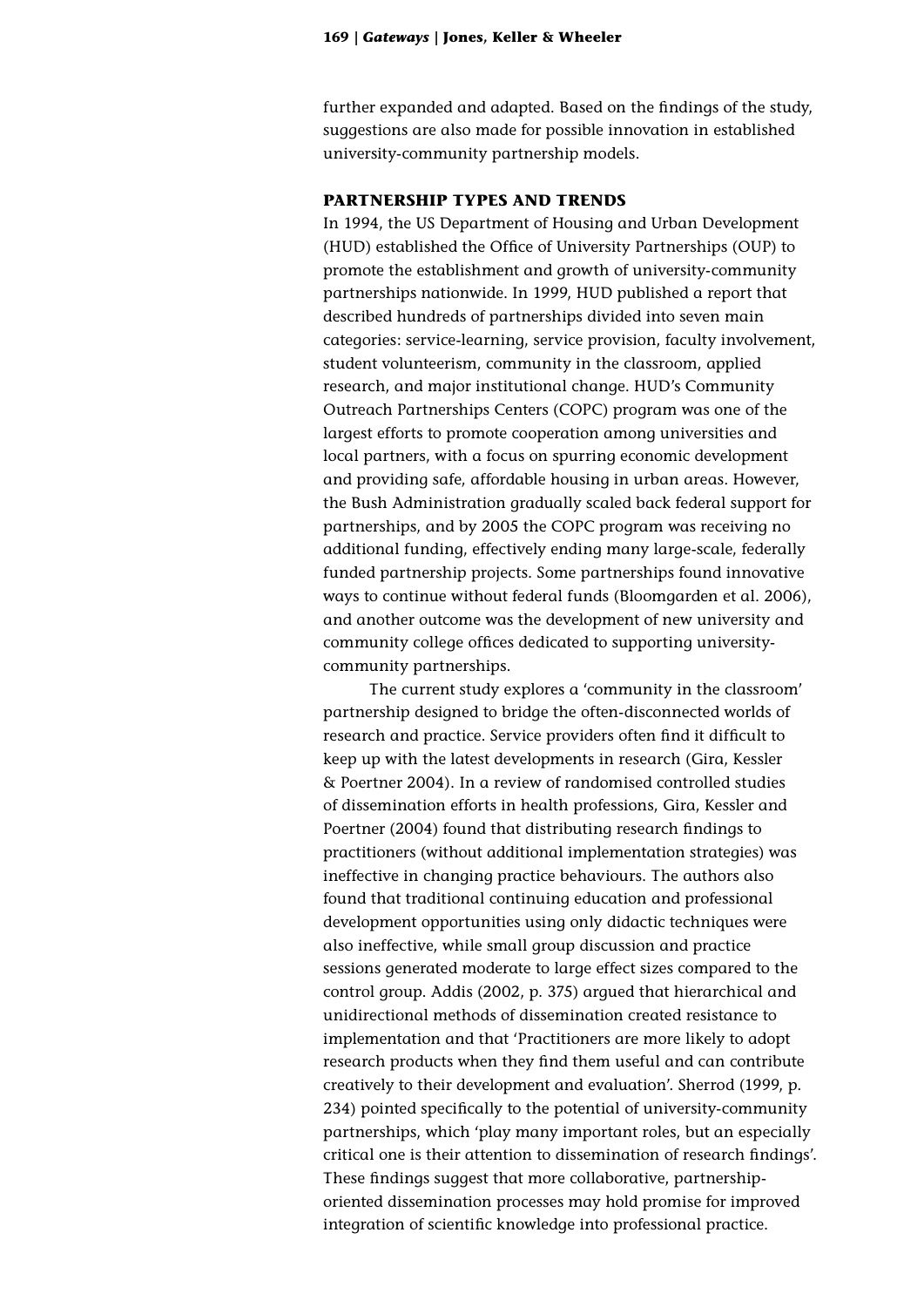# **CHARACTERISTICS OF SUCCESSFUL PARTNERSHIPS**

An emerging body of literature has begun to define characteristics of successful collaborative efforts (Cardoza & Salinas 2004; Mai, Kramer & Luebbert 2005; Torres & Schaffer 2000; Schumaker, Reed & Woods 2000), as well as common challenges encountered by university-community partnerships (Lane, Turner & Flores 2004). Torres and Schaffer (2000) offer a comprehensive outline of eight essential partnership features, compiled from proceedings of the 1998 Wingspread Conference on university-community partnerships. Based on their experiences with COPC, Schumaker, Reed and Woods (2000) also offer eight ingredients for successful collaboration from the university's perspective. While there are slight differences between the lists, both research teams stress the importance of having a shared vision, clear communication and a clear organisational structure. Mai, Kramer and Luebbert (2005) put forward a similar, more distilled list based on a review of over a dozen partnerships. Cardoza and Salinas (2004) narrowed their list of key components for successful partnerships to five and their findings support the conclusions of the other authors. The current study employed the eight characteristics described by Torres and Schaffer (2000) as the analytic framework because it was the most comprehensive and had significant overlap with the findings of other studies. The four lists are compiled and compared in Table 1.

| <b>Torres</b> &      | Schumaker,                      | Mai, Kramer &     | <b>Cardoza</b> &    |
|----------------------|---------------------------------|-------------------|---------------------|
| <b>Schaffer 2000</b> | <b>Reed &amp; Woods</b><br>2000 | Luebbert 2005     | <b>Salinas 2004</b> |
|                      | A history of<br>collaboration   |                   |                     |
| Founded on a         | Shared vision                   | Formulation of    | Vision              |
| shared vision and    |                                 | shared objectives |                     |
| clearly articulated  |                                 |                   |                     |
| values               |                                 |                   |                     |
|                      |                                 | Reflecting on the |                     |
|                      |                                 | purpose of the    |                     |
|                      |                                 | partnership       |                     |
|                      | Informality and                 |                   | Flexibility         |
|                      | flexibility                     |                   |                     |
| Beneficial to        |                                 |                   |                     |
| partnering           |                                 |                   |                     |
| institutions         |                                 |                   |                     |
| Composed of          | Good personal                   |                   |                     |
| interpersonal        | relationships,                  |                   |                     |
| relationships        | including high                  |                   |                     |
| based on trust       | levels of trust                 |                   |                     |
| and respect          |                                 |                   |                     |

**Table 1: Comparison of four lists of characteristics for successful universitycommunity partnerships**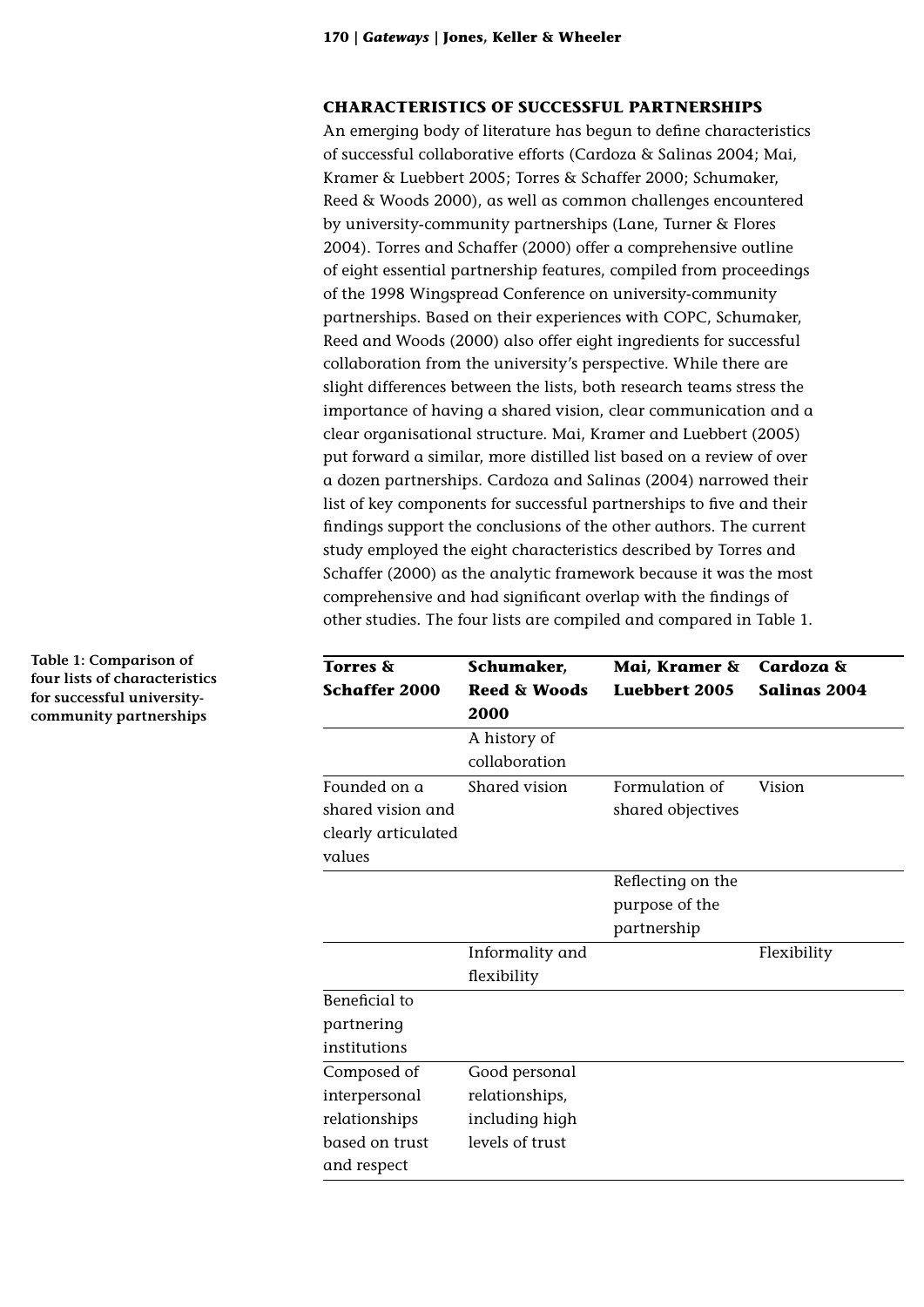| <b>Torres &amp;</b>  | Schumaker,              | Mai, Kramer &        | Cardoza &           |
|----------------------|-------------------------|----------------------|---------------------|
| <b>Schaffer 2000</b> | <b>Reed &amp; Woods</b> | <b>Luebbert 2005</b> | <b>Salinas 2004</b> |
|                      | <b>2000</b>             |                      |                     |
| Multi-               |                         | Creating             | Collaboration       |
| dimensional:         |                         | structures           |                     |
| involve the          |                         | to support           |                     |
| participation of     |                         | collaboration        |                     |
| multiple sectors     |                         |                      |                     |
| addressing a         |                         |                      |                     |
| complex problem      |                         |                      |                     |
| Clearly organised    | Simple                  |                      |                     |
| and led with         | organisational          |                      |                     |
| dynamism             | structure               |                      |                     |
| Integrated into      | Linking and             |                      | Support             |
| the mission and      | integrating             |                      |                     |
| support systems      | with university         |                      |                     |
| of the partnering    | resources               |                      |                     |
| institutions         |                         |                      |                     |
| Sustained by         | Clear and               |                      | Communication       |
| a 'partnership       | frequent                |                      |                     |
| process' for         | communication           |                      |                     |
| communication,       |                         |                      |                     |
| decision-making      |                         |                      |                     |
| and initiation of    |                         |                      |                     |
| change               |                         |                      |                     |
|                      | University's            |                      |                     |
|                      | visibility              |                      |                     |
| Evaluated            |                         | Consulting data      |                     |
| regularly with       |                         | to assess outcomes   |                     |
| a focus on both      |                         |                      |                     |
| methods and          |                         |                      |                     |
| outcomes             |                         |                      |                     |

Common challenges of establishing and maintaining successful partnerships have also been identified (Lane, Turner & Flores 2004). Partners with an initial shared vision may find they have differing perspectives on key issues. For example, Lane, Turner and Flores (2004) described a researcher–practitioner partnership in the corrections field that encountered obstacles due to disagreements over program implementation and evaluation. Cherry and Shefner (2004) identified issues of class, status and organisational differences as common impediments to successful university-community collaboration. In addition, some researchers have suggested that the short-term nature of most funding streams may render many partnership efforts unsustainable (Baum 2000).

# **THE SUMMER INSTITUTE ON YOUTH MENTORING**

Youth mentoring is a prevalent and popular mode of intervention with children and youth across the nation (Walker 2007). Some formal youth mentoring programs, most notably those affiliated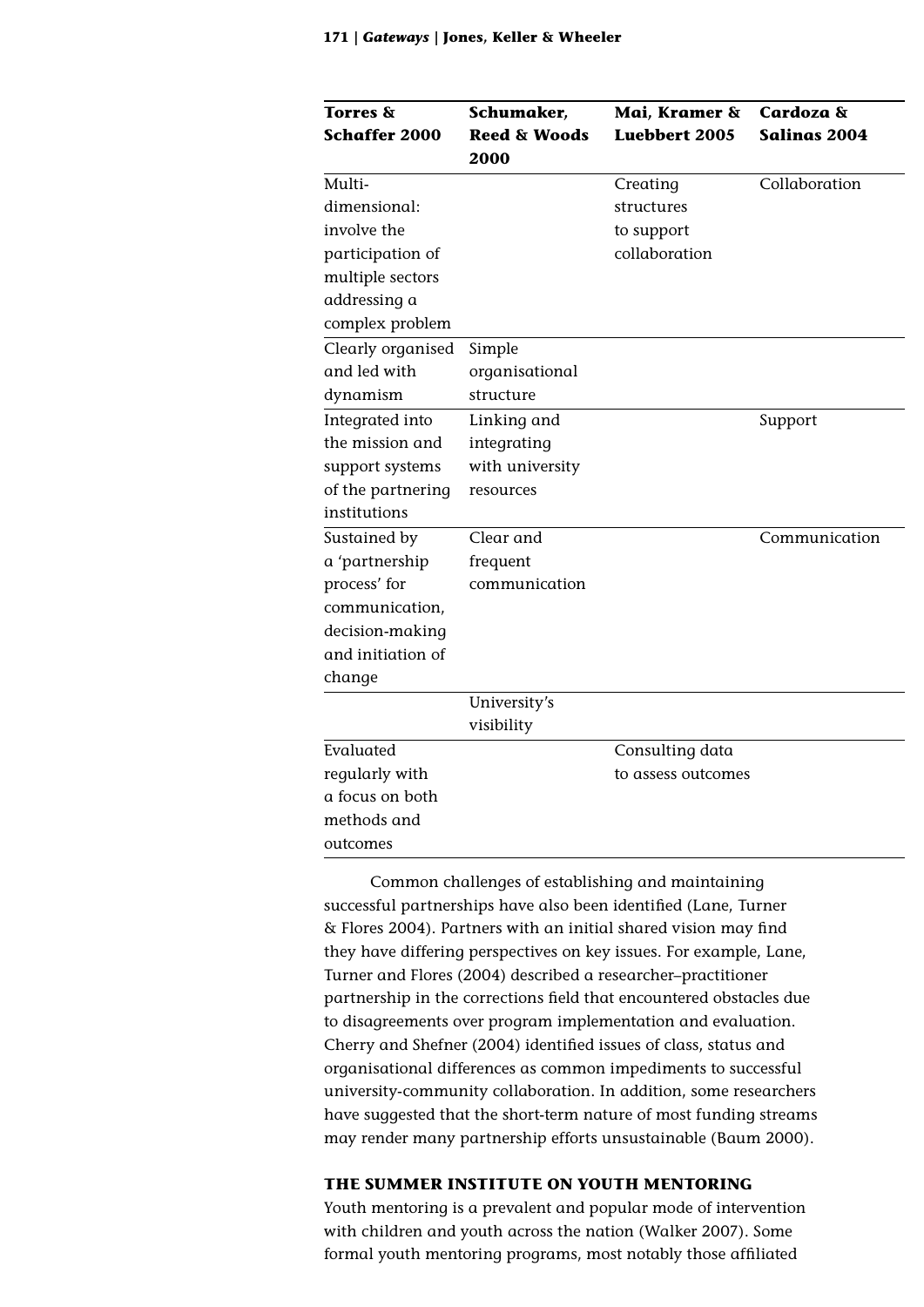with Big Brothers Big Sisters of America, have long histories and strong national networks. However, most programs are more loosely connected through organisations that provide advocacy, training and technical assistance, such as MENTOR/The National Mentoring Partnership, which currently has more than 5000 formal programs listed in its nationwide database of mentoring programs (K Zappie-Ferradino, personal communication, 11 February 2011). In most programs, service approaches have evolved gradually with the accumulated experience of practitioners. In the past 15 years, however, researchers have made a concerted effort to evaluate the effects of mentoring and to investigate the processes by which mentoring influences youth development (DuBois & Karcher 2005). The emergence of a theoretical and empirical literature addressing important issues in youth mentoring has facilitated a productive exchange between the academic and practice communities. In fact, a selfidentifying community of practitioners with interests in research is beginning to coalesce, as reflected by 480 subscribers to the YouthMentoringListserv, a vehicle for disseminating youth mentoring research and practice knowledge (D DuBois, personal communication, 11 February 2011).

The Summer Institute on Youth Mentoring (SIYM) at Portland State University (PSU) was designed to offer a new and distinctive educational opportunity for experienced youth mentoring professionals. Participants attend an intensive weeklong seminar discussing recent developments in theory and research on youth mentoring. Each session is led by a prominent, nationally recognised research fellow. The aim is a series of highly interactive discussions that provide an in-depth view of the research and examine its implications for practice. To encourage an active exchange among professional peers and with researchers, SIYM employs a small-group format (5–6 researchers, 25–30 professionals) with a selective admissions process. Ideal participants have several years of experience in the field and are seeking advanced professional development. Participants hold positions that enable them to influence the training and supervision of staff, the development of program models and the implementation of service delivery changes. Sessions include ample time for participants to think critically about their own program issues and explore opportunities for innovation. A fundamental premise of SIYM is that dialogue between experienced professionals and researchers stimulates relevant research and enhances translation to practice. This reciprocity between researcher and practitioner reflects what Saltmarsh, Hartley and Clayton (2009, pp. 9–10) call 'an epistemological shift that values not only expert knowledge that is rational, analytic and positivist but also values a different kind of rationality that is more relational, localized, and contextual and favours mutual deference between lay persons and academics. Knowledge generation is a process of co-creation, breaking down the distinctions between knowledge producers and knowledge consumers'.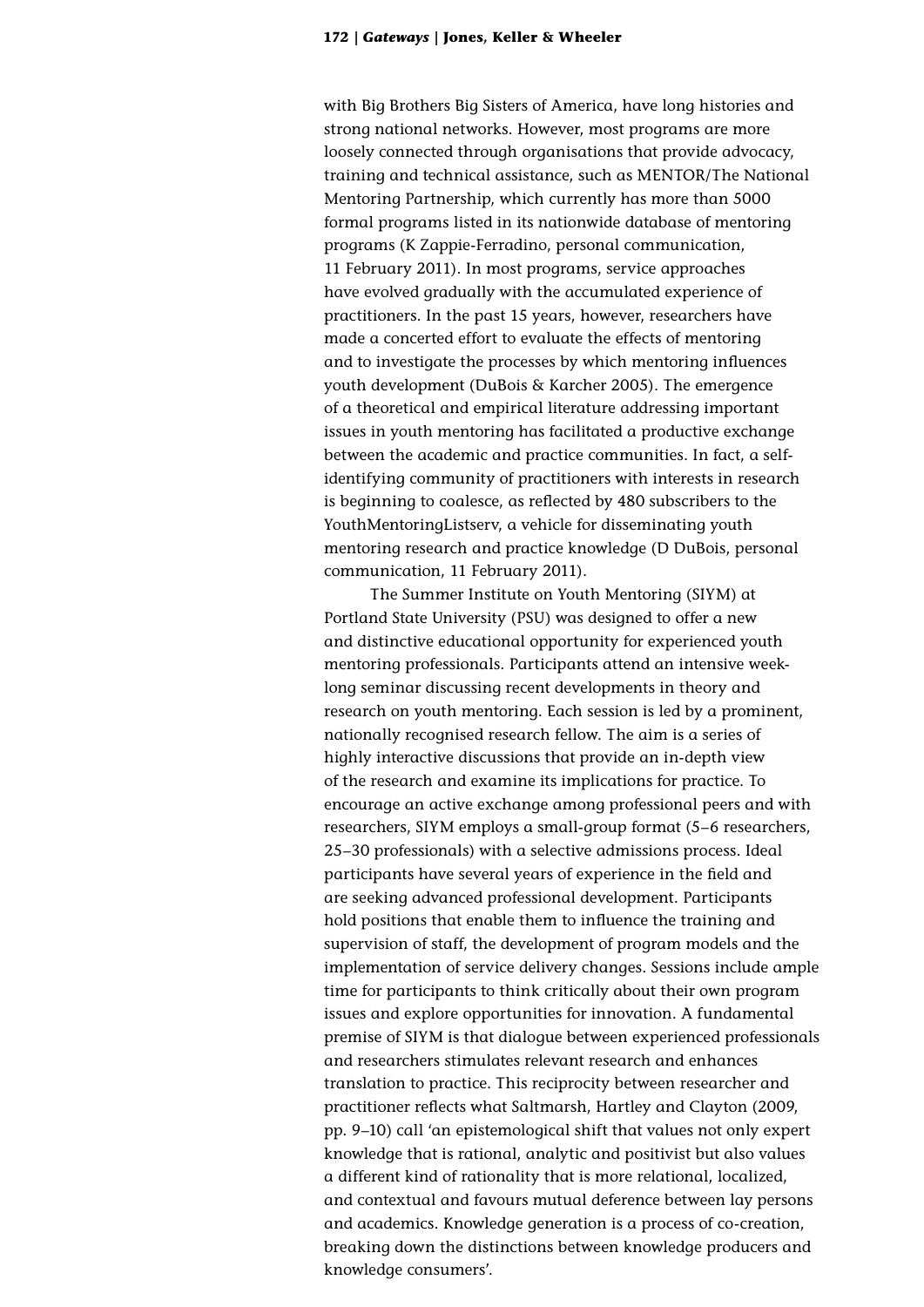# **EVIDENCE FOR EFFECTIVENESS OF THE 2007 SUMMER INSTITUTE**

Created in 2007, the Summer Institute on Youth Mentoring aimed to produce mutual benefits for practitioners, researchers and the field of youth mentoring generally. An initial analysis of participant questionnaires indicated that the 2007 SIYM was largely successful in achieving its goals of providing a forum for professionals and researchers to exchange information, build relationships and plan together to improve mentoring research and programs (Jones & Keller 2009). Specifically, findings indicated that SIYM facilitates mutually beneficial relationships between researchers and practitioners; inspires new or renewed interest in research among practitioners; facilitates new collaborations among researchers; catalyses program innovation and improvement; facilitates planning and goal-setting among practitioners; and successfully promotes professional development.

Although the 2007 Summer Institute was considered successful, several areas for improvement were identified. SIYM organisers reviewed participant feedback and made adjustments before the 2008 event. More small group activities and discussions were incorporated into the presentation sessions. Structured social time was added in the form of a networking dinner. The success of the 2007 event and a successful grant proposal to conduct further analyses prompted the authors to begin considering SIYM as a promising and innovative university-community partnership model.

## **STUDY AIMS AND METHOD**

The current study was designed to accomplish two main goals: 1) to evaluate the 2007 Summer Institute on Youth Mentoring in terms of established criteria that characterise successful universitycommunity partnerships, and 2) to describe significant innovations introduced by SIYM that may add to current knowledge about how university-community partnerships can be most effective.

All 2007 SIYM participants were recruited to participate in the study. Consent forms were distributed with SIYM materials on the first day of the seminar, and all 24 forms were signed and returned. All five 2007 research fellows were also recruited for participation. Consent forms were distributed to research fellows via email and were returned by fax or mail.

On the last day of the seminar, questionnaires were distributed to all 24 participants. The questionnaires asked participants a series of open-ended questions about their experiences at SIYM and invited suggestions for improvement. Twelve participants (50 per cent) returned completed surveys on the last day of the seminar or by mail or email in the weeks following the event. The research fellows were asked to complete a separate questionnaire six to eight months following the 2007 Summer Institute. Four of the five researchers (80 per cent) returned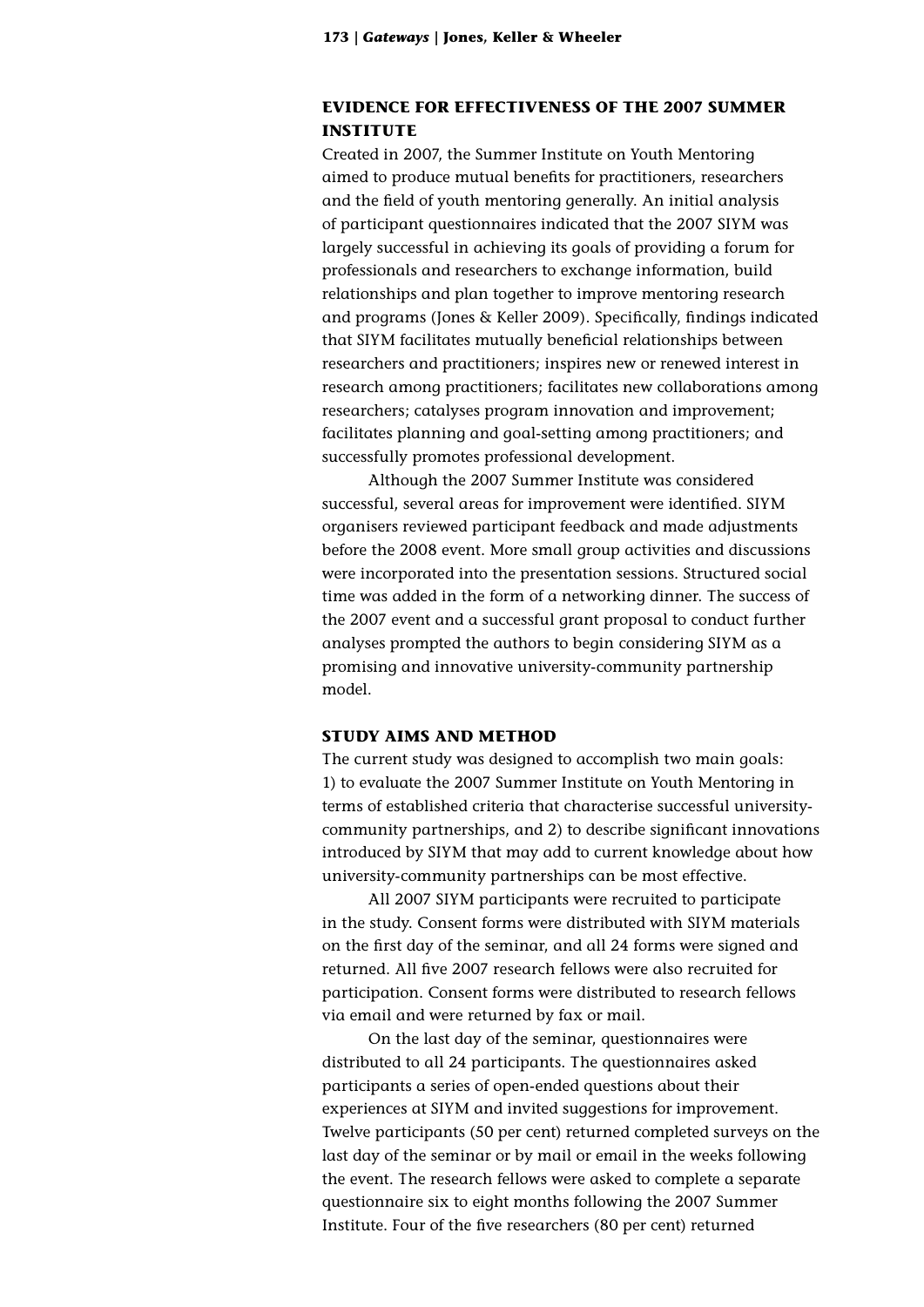completed questionnaires by email or by mail. All completed questionnaires were converted to electronic documents and entered into ATLAS.ti for analysis.

Data were analysed in three stages. The first two stages used inductive, exploratory and grounded theory methods (Strauss & Corbin 1990) to label and synthesise questionnaire responses as they related to SIYM's overall mission. First, open coding was used to label, line by line, participant responses to the post-seminar questionnaire. The second stage consisted of axial coding, in which initial codes were grouped and organised into about a dozen main categories (e.g. participant professional development). After this stage, the initial evaluation of the Summer Institute was conducted, resulting in the findings summarised above (Jones & Keller 2009).

The third stage of data analysis was a typological analysis (Hatch 2002), in which the coded data were re-examined and recategorised according to characteristics of successful partnerships (Torres & Schaffer 2000). After coding and assignment of data to the typological categories based on the partnership framework, the researchers examined the contents of each category for subgroupings, trends, or differences among the responses. A final step in the typological analysis was to examine all data not fitting one of the predetermined categories, and to decide whether they represented a useful addition to the partnership model. The typological analysis, including the identified innovations, yielded the results reported below.

The subjective nature of qualitative enquiry requires that researchers establish the trustworthiness of the research process and findings to increase confidence that rigorous methods were employed and that participants' voices were heard (Lietz, Langer & Furman 2006). The current study employed several strategies to ensure trustworthiness, including member checking, an electronic audit trail and a reliability check of the typological analysis by a researcher not involved with the study. The coding reliability check showed better than 76 per cent correspondence for assignment to categories, with discrepancies largely due to participant statements that reflected several categories simultaneously.

# **STUDY FINDINGS**

Study participants reflected on a number of topics related to the conception of the Summer Institute on Youth Mentoring as a university-community partnership. The findings are first presented in terms of how well the data supported a correspondence between key characteristics of SIYM's success and Torres and Schaffer's (2000) criteria (see Table 1). Excerpts from questionnaire transcripts illustrating these connections are presented in the relevant sections below. Findings are then presented in terms of innovations to established partnership models apparent in SIYM.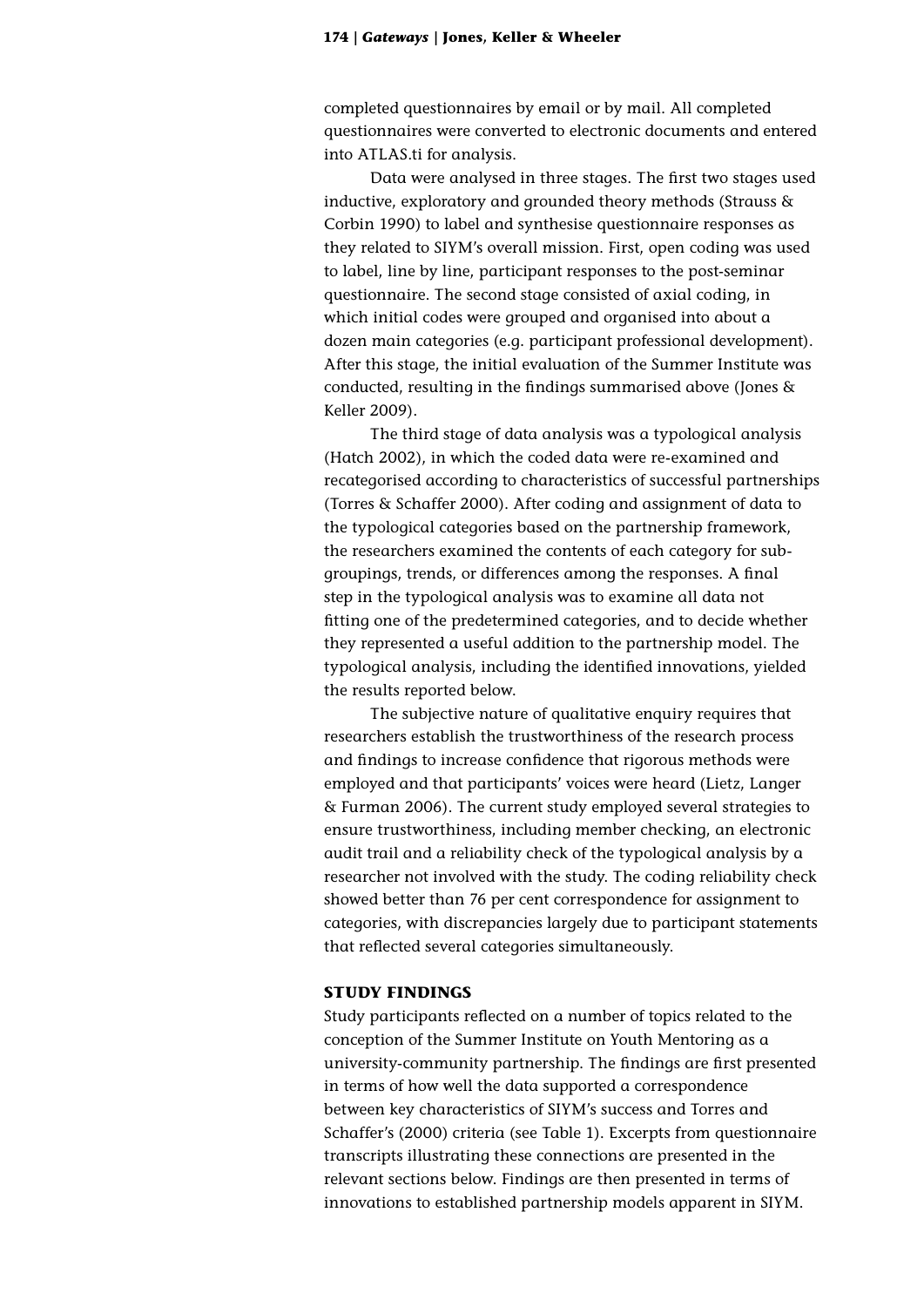### **Shared Vision**

Data supported the centrality of a shared vision among participants for program improvement through interactive and intensive information sharing. Participants' responses strongly suggested that having time away from work and other 'day-today responsibilities' was critical to the success of the SIYM format. Participants also listed dozens of specific goals and plans for program improvement they intended to pursue upon returning to work. The interactive nature of the seminar also stood out for participants as a key characteristic. Several participants stated that the intimate setting and the full week of sessions allowed a 'deep dive' into important topics that was 'very rich and valuable'. Participants also anticipated that relationships developed at the SIYM would continue and that 'Having actually met and dialogued with researchers in the field has made the research "more real" to me … and therefore further energised my interest in staying up on the research. I have established a new network of professional friends to whom I can turn with my questions, need for support and/or information'. These elements together suggest that the original vision for SIYM stated by the founder in the first grant proposal was widely shared by participants:

*SIYM is an approach for facilitating direct communication and collaboration to bridge the traditional divide between research and practice. The program leverages university resources to address an influential audience whose needs are not well met by current training programs.*

# **Mutual Benefit to Partnering Institutions**

SIYM gave participants the opportunity to build relationships and develop their own professional skills and knowledge. As one participant said: 'As I was listening to the researchers' present their studies this past week, I was constantly evaluating what they were telling us and how that could inform best practices at my agency.'

Several participants also expressed the deeply personal nature of their experiences at SIYM, with one participant writing: 'This seminar has been profoundly meaningful to me on a number of levels. I have approached the content primarily as an executive director … but I have also responded to the content in my role as a Big Brother in a school-based mentoring program and as a father to a three-year-old daughter.'

The research fellows received valuable feedback from practitioners regarding the potential utility of their findings and what additional research would be useful. The researchers also initiated collaborations with practitioners and other researchers to pursue new research topics, develop assessment strategies and plan additional events that bring researchers and practitioners together. One researcher stated: 'I made tremendous strides on my mentorrelated writing projects and received some valuable feedback on a planned grant proposal.'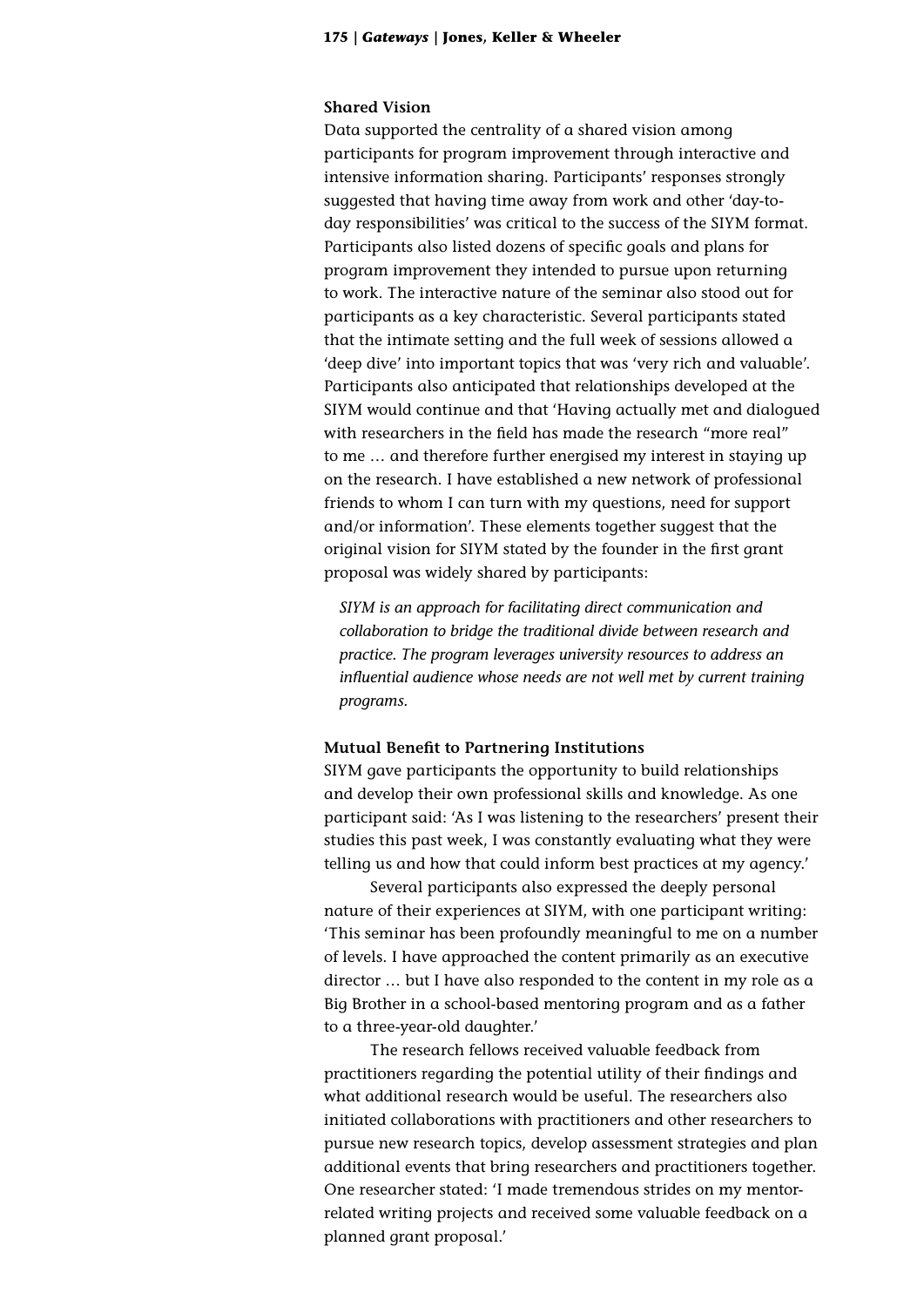Finally, Portland State University gained important exposure as a pioneer in facilitating collaboration between youth mentoring researchers and practitioners. Websites, articles, newsletters and book reviews mentioned the SIYM experience and the value it was adding to the field (e.g. Karcher 2008). The Dean of the PSU School of Social Work said that she believed the SIYM model would inform other efforts to bridge research and practice at the school.

# **Development of Interpersonal Relationships**

Respondents stressed the importance of the relationships they had developed with other mentoring professionals from across the country and the world. Participants also appreciated the unique perspectives other participants presented, and one participant felt 'empowered to be part of such a prestigious group of people in the field of mentoring'.

Several participants also formed strong connections with researchers during the week and planned further communication and collaboration to address specific agency issues: 'I also feel that just getting to know these researchers and my colleagues from around the USA and Canada improves me professionally and increases the likelihood that I maintain contact with them over time.'

The researchers also developed relationships with each other and spent time discussing current projects as well as potential opportunities for collaboration. Researchers expressed a deepening of respect for practitioners and their professional knowledge and noted how they planned to collaborate with practitioners in the future.

Participants suggested that developing long-term relationships with one another could be facilitated through additional structure provided by the institute. One researcher suggested an institute newsletter to keep participants informed of new developments in research and to encourage ongoing dialogue between participants. Other recommendations included a webbased discussion board on the SIYM website, a special journal issue dedicated to projects initiated or developed at the Summer Institute, and inviting past participants back in subsequent years for further networking and professional development opportunities.

# **Multi-dimensional Participation**

Mentoring programs may be operated by independent non-profit organisations; initiatives of schools, counties or other public entities; or partnerships between private and public institutions (DuBois & Karcher 2005). Some mentoring programs use volunteers while others employ professional mentors. Programs can be school based, community based, or web based, and they can be short term or long term. Many organisations across the country support mentoring programs through a variety of resources. Nearly all of these types of programs were represented at the Summer Institute, and participants expressed appreciation of the diversity of viewpoints included in the discussions. One participant wrote: 'I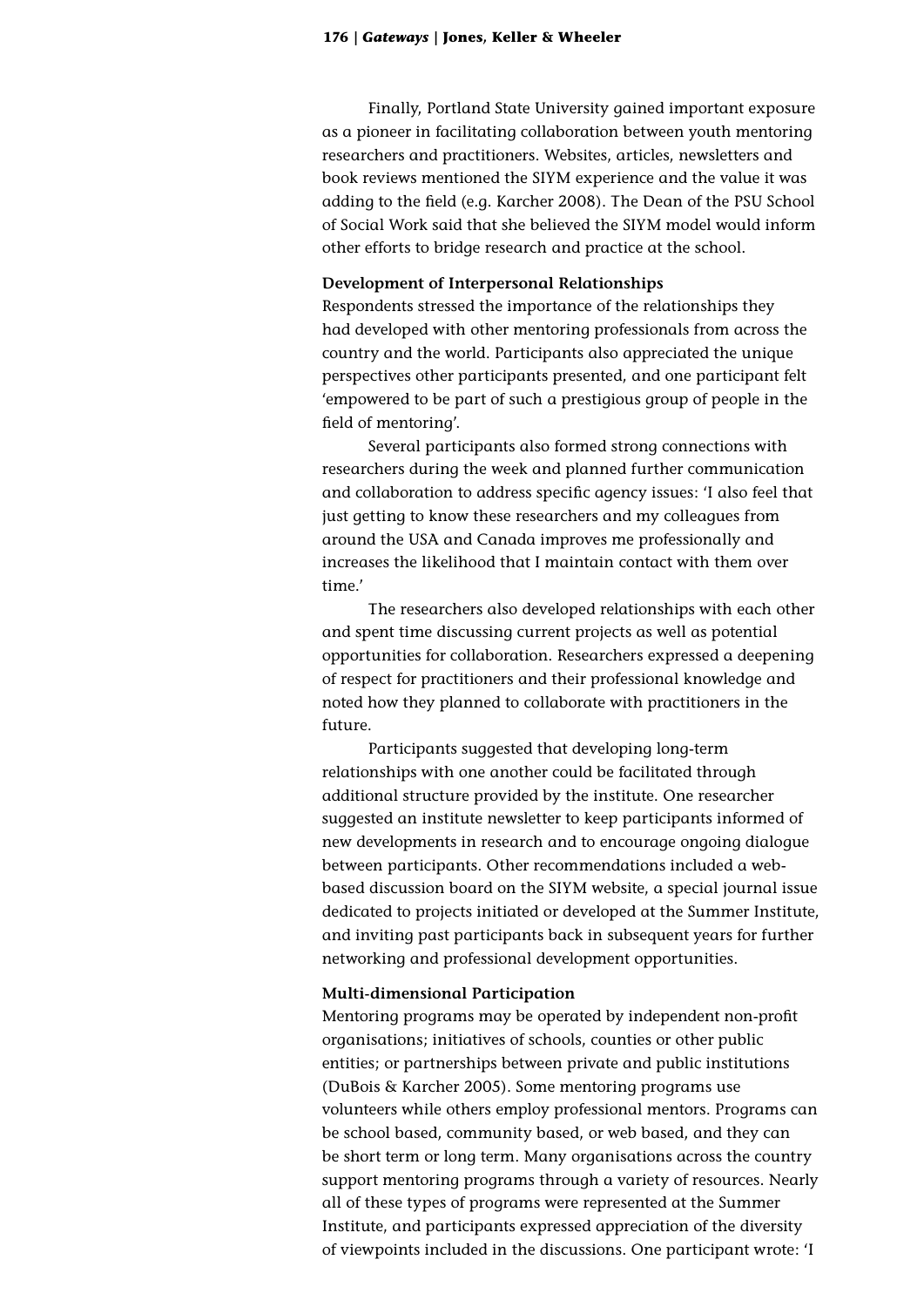liked having the variety of representatives present, including longtenured practitioners and relatively new ones, big agencies and small, practitioners and supporters, etc.'

### **Clear Structure and Organisation**

Participants were generally satisfied with the organisation and structure of SIYM. Participants appreciated the three-hour blocks of time allotted for presentations, which allowed 'time to really examine the researcher's methods and findings'. Participants felt that the small group size and seminar structure facilitated inclusiveness, openness and critical evaluation of the material. One participant said: 'The intimate size of the group and interactive discussion format of the Institute created a stimulating and dynamic learning environment that encourages sustained dialogue among the participants'. Several participants suggested having more breaks, but the vast majority of comments related to the organisation and structure of the seminar, suggesting that participants found the experience powerful and rewarding: 'Having the researchers present their findings in front of everyone, allowing time throughout for questions and debate, helped us all better absorb the research, setting us up to more likely understand and implement the key findings when we returned to our workplace.'

## **Integration into the Mission of Partnering Institutions**

Many participants explicitly described professional benefits from their experiences at SIYM, which can be divided into two categories. The first category might be called inspirational because of its personal and motivational nature. Several participants reported a renewed commitment to the mentoring field, saying that the Summer Institute was inspiring, invigorating and rejuvenating. One participant said: 'The enthusiasm and commitment to mentoring was infectious and motivating'. The second category involved the acquisition of skills and knowledge: 'I have been in the mentoring business for 27 years and this was one experience that truly expanded my knowledge base … I learned more from the institute than from the last 15 conferences I have attended.' Other participants described very specific skills (e.g. how to set up a basic program evaluation) and knowledge (e.g. the importance of processes for ending mentoring relationships) that would directly inform and support their future work.

Several participants expressed concern that the momentum gained for program improvement at SIYM may be lost upon returning to their organisations. Potential obstacles included lack of resources for new initiatives, difficulty in integrating new ideas into established programs, resistance to change from employees and boards, and lack of time to fully communicate, plan and implement innovations. These barriers pose a threat to the potential for SIYM to become 'integrated into the mission of partnering organizations'.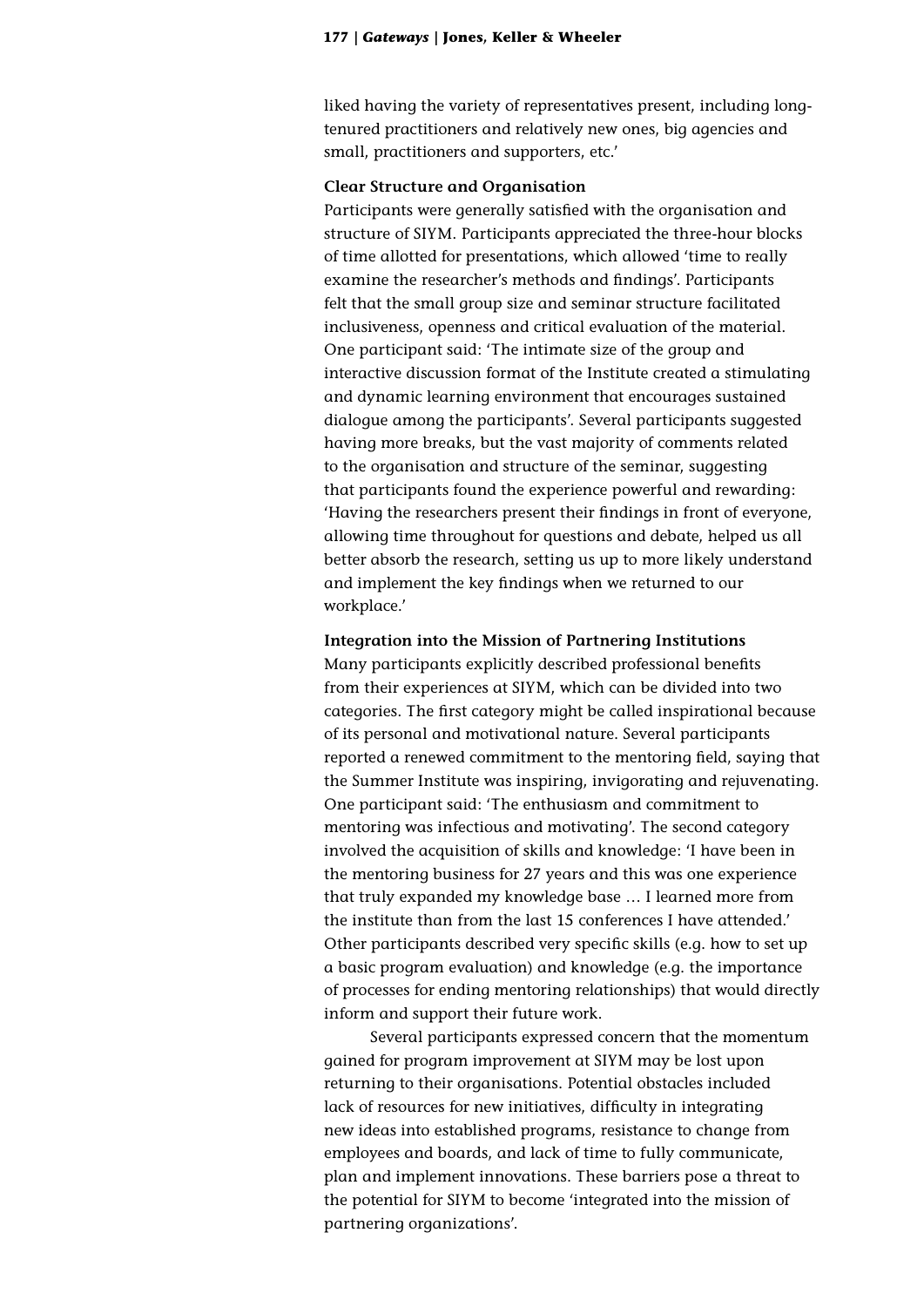### **Partnering Processes**

The concept of a partnering process as described by Torres and Schaffer (2000) is dynamic and multi-dimensional, incorporating the presence of relationships (which has already been described as a key component of participants' experiences), communication and work for positive change. Some participants spoke about components of the partnering process, but identified them as separate characteristics rather than as directly related parts. For example, one participant said that two-way communication between researchers and practitioners made SIYM a powerful professional development experience – but did not describe the formation of relationships or any specific positive change anticipated. Another spoke mostly of the potential for positive change: 'Both practitioners and researchers can offer new ideas and creative program ideas to each other – that was often the exciting part of our time together.' However, several participants conveyed the idea of a partnership by describing processes that combined these characteristics. One participant stated that, through SIYM, practitioners were able to help researchers translate what they had learned into effective practices. This simple statement demonstrates the intricate link between the relationships (developed during the Summer Institute), communication (practitioners helping researchers) and positive change (applying effective practices in the field). Another participant described the partnering process and the interplay of these three elements more explicitly: 'Having access to the researchers – hearing their findings, being able to discuss them fully, and being able to explore ways to improve our practices – was of extreme value.'

## **Regular Evaluation**

Since its inception, SIYM has incorporated systems for participant feedback and ongoing evaluation of program effectiveness. The results of an initial evaluation of the 2007 Summer Institute and subsequent changes to the SIYM format were described earlier. Many other improvements to SIYM have been made in subsequent years.

There have also been several outgrowths from the initial SIYM. For example, in response to demand from local organisations, a half-day community symposium provides a summary of major themes and findings presented at SIYM to local practitioners. The success of SIYM also provided a foundation for the creation of the Center for Interdisciplinary Mentoring Research at Portland State University. The Center supports numerous events and initiatives promoting mentoring research and fostering connections with programs. In a comprehensive study of 19 university-community research partnerships sponsored by the Pew Partnership, Ferraiolo and Freedman (2002, p. 29) found that specialised campus-based research centres proved 'an effective and visible tool to connect university and community needs'.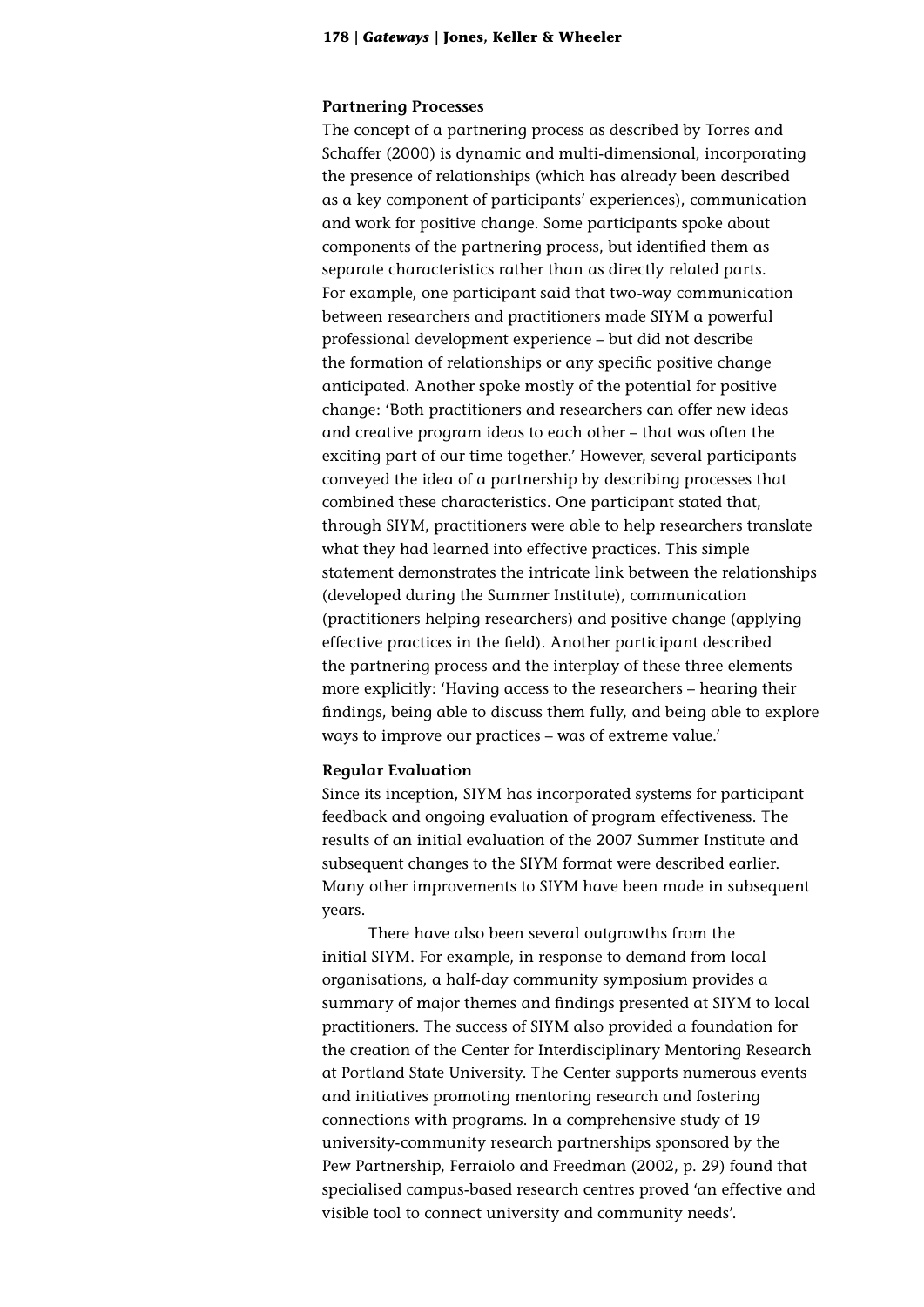# **SIGNIFICANT INNOVATIONS TO ESTABLISHED UNIVERSITY-COMMUNITY PARTNERSHIP MODELS**

Participant responses suggested that the Summer Institute on Youth Mentoring demonstrated several core characteristics that may be considered innovative in that they represent a departure from common university-community partnership models.

# **Expanding the Idea of 'Community' in a Partnership** Participants of the 2007 Summer Institute travelled to Portland from 14 states and two provinces in Canada. A review of records from the 2008, 2009 and 2010 Summer Institutes showed that participants, including research fellows, have now travelled from 30 states, four Canadian provinces and five foreign countries to participate. Most partnership efforts engage universities with communities that are in close physical proximity to the campuses. Some universities encourage students and faculty to make national and international connections (Hart & Wolff 2006), but these partnerships are often still defined geographically. For example, one Tufts University effort serves under-resourced schools in Boston (Toomey 2007), while another Tufts partnership provides health resources in Tanzania (Kamuhabwa & Lee 2009). Yet few universities have engaged larger, more conceptually defined groups, such as 'the mentoring community', as potential partners for university-community partnership projects. Even partnerships that seek to disseminate research findings to practitioners and other stakeholders rarely engage the intended audience directly, more often setting up online clearinghouses or distributing printed research summaries. While such partnerships attempt to bridge the gap between research and practice, evidence suggests that these dissemination methods are inadequate for creating changes in practice (Gira, Kessler & Poertner 2004). SIYM, on the other hand, manages to reach an influential cohort of professionals from across the nation and world using strategies for dissemination, including

interactive learning and the use of highly credible leaders in the field, who have shown promise in influencing the use of research findings in practice (Gira, Kessler, & Poertner 2004).

Summer Institute participants described the benefit of sharing information with other participants from a wide range of locales. In some cases, representatives from rural programs that operate in geographic isolation experienced many partnership characteristics (e.g. personal relationships, shared vision, the partnering process) as encouraging and validating. Several participants also felt a new or renewed sense of community with other mentoring professionals, and expressed the belief that interpersonal relationships would help hold the community together. Engaging with others from diverse locations also inspired some participants to envision positive change that could be enacted through policy initiatives at the state and national levels.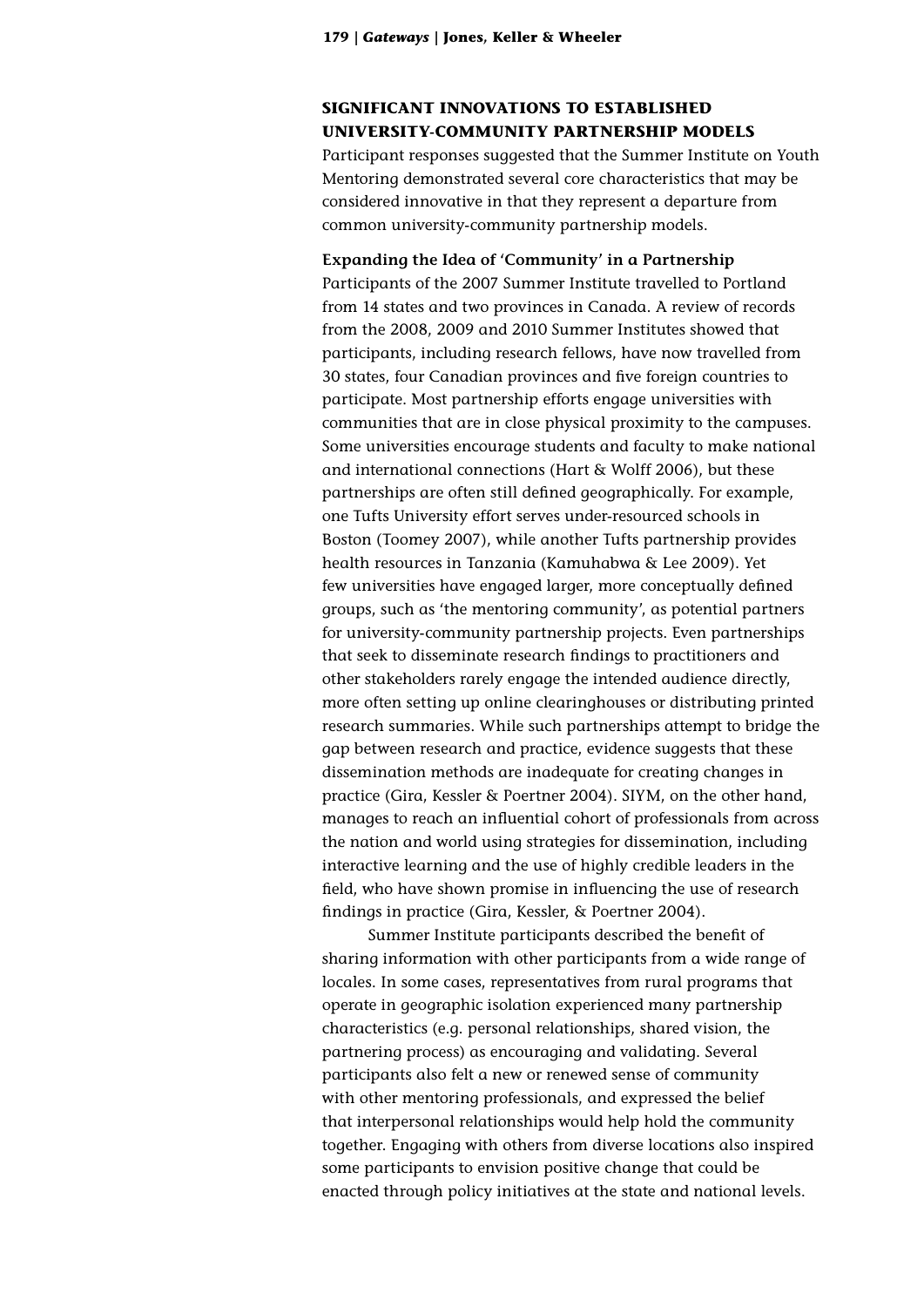**Using Short, Intensive Format to Achieve Long-term Goals** Most university-community partnerships are intended to be ongoing collaborations in which partners meet regularly to plan and work together towards a common goal. Most partnership efforts require continuity and long-term commitment from all partners, but the SIYM has a different goal and a different approach. The SIYM itself lasts a week, while the relationships, communication, collaboration and change initiatives are intended to continue long after the SIYM has ended. In effect, the university plays 'matchmaker', bringing together dozens of participants and a handful of researchers to introduce them, help them to get to know each other, and encourage them to carry on meaningful and mutual relationships. The university's involvement with each individual participant may indeed be short and temporary (although a number of participants have returned for community events and symposia in subsequent years), but the engagement and commitment to the mentoring community, at least for some, appears set to last. In fact, a number of participants have described specific plans for engaging with research fellows, other researchers and each other in the coming months and years.

One drawback of the short-term nature of the SIYM was described by participants. Several practitioners felt that a more *formal* ongoing relationship with SIYM participants was necessary to keep the momentum going upon their return home. The 2007 SIYM included no formal process or forum for participants to keep in touch, except through an email list. One participant wrote: 'I feel like I have a cohort of support that I can draw on if needed', but added, 'I would like for that to be more ongoing and intentional … maybe even just using the website or a group listserv that is focused on mentoring research issues'.

**Introducing an Inexpensive and Self-sustaining Approach** Gilderbloom and Mullins (2005) describe two types of universitycommunity partnerships: 1) federally funded, top–down programs with a city-wide or regional focus, and 2) collaborative, locally funded, bottom–up approaches that focus on a single neighbourhood. While most partnerships have taken one of these forms, the SIYM introduced a relatively low-cost and sustainable approach that reached far beyond the typical geographic boundaries. Each stakeholder made financial or other resource investments in the program. Participants, or the organisations they work for, paid \$725 in tuition, plus travel expenses and other incidental costs. Although these expenses represent a significant investment on the part of participants and their organisations, the demand for learning opportunities such as SIYM will likely increase as foundations and government funders place ever greater expectations on programs to demonstrate outcomes. Furthermore, access to relevant research will grow in importance as funding becomes contingent on the use of evidence-based practices. Practitioner commitment to research–practice dialogue is likely to continue, as suggested by one SIYM participant's promise: 'And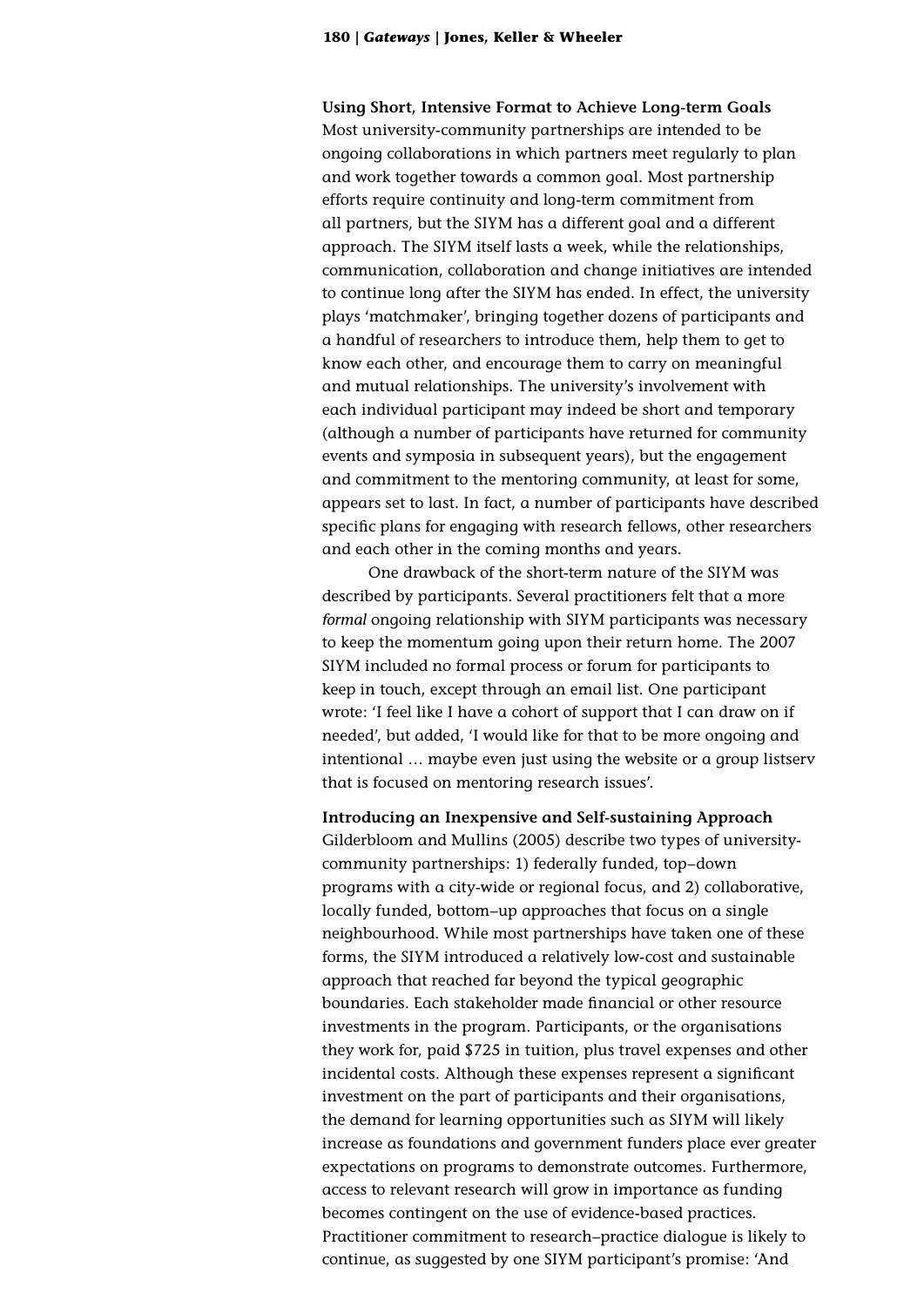next time around, you can count on our organization for even more logistical and financial support in making it happen'. Since 2007, even as economic conditions disintegrated, interest and participation in the SIYM has increased steadily. Through 2010, 16 research fellows and four special guest speakers, as well as over 120 mentoring program leaders, have participated in the SIYM, with hundreds of others participating in the community events and symposia sponsored by the institute.

Beyond tuition revenue, two other sources of support contribute to the long-term viability of the SIYM. First, the PSU School of Social Work has an endowed professorship focused on youth mentoring research. This position provides dedicated time to direct the SIYM. The school also offers meeting spaces and other forms of tangible support. Second, the SIYM is supported by philanthropies that see value in a well-educated workforce for mentoring programs. The SIYM has been successful in securing funds from community foundations and individual donors. These resources are used to offer scholarships in the form of tuition reduction and to cover some general operating expenses.

# **DISCUSSION**

The current study adds several important elements to our understanding of how successful university-community partnerships operate, and how they can adopt or develop sustainable practices over the long-term. First, the findings lend support for the list of successful partnership characteristics proposed at the Wingspread conference and reported by Torres and Schaffer (2000). The relative lack of empirical studies comparing partnership efforts makes it difficult to confirm whether factors identified by one study are pertinent beyond the (usual) single case examined. This study helps move the universitycommunity partnership field one step closer to establishing a reliable framework that practitioners and researchers can use as a foundation for evaluating and strengthening existing partnerships or establishing new ones. While the current study complements and extends our knowledge about universitycommunity partnerships, the cross-sectional design provides only a snapshot of participants' attitudes following the event, and does not offer any indication of the longer-term impacts that the SIYM may have had on practitioners, researchers and mentoring programs themselves. We recommend that future research be directed towards longitudinal evaluation of partnerships at both individual and agency levels. Partnership researchers can also use emerging knowledge about the characteristics of successful partnerships to explore how these characteristics are related to one another. In other words, studies like this may help set the stage for conceptualising and testing dynamic models of partnership *processes*, moving beyond simple lists to understanding how the interplay of structures and relationships contribute to the development and perpetuation of effective partnership initiatives.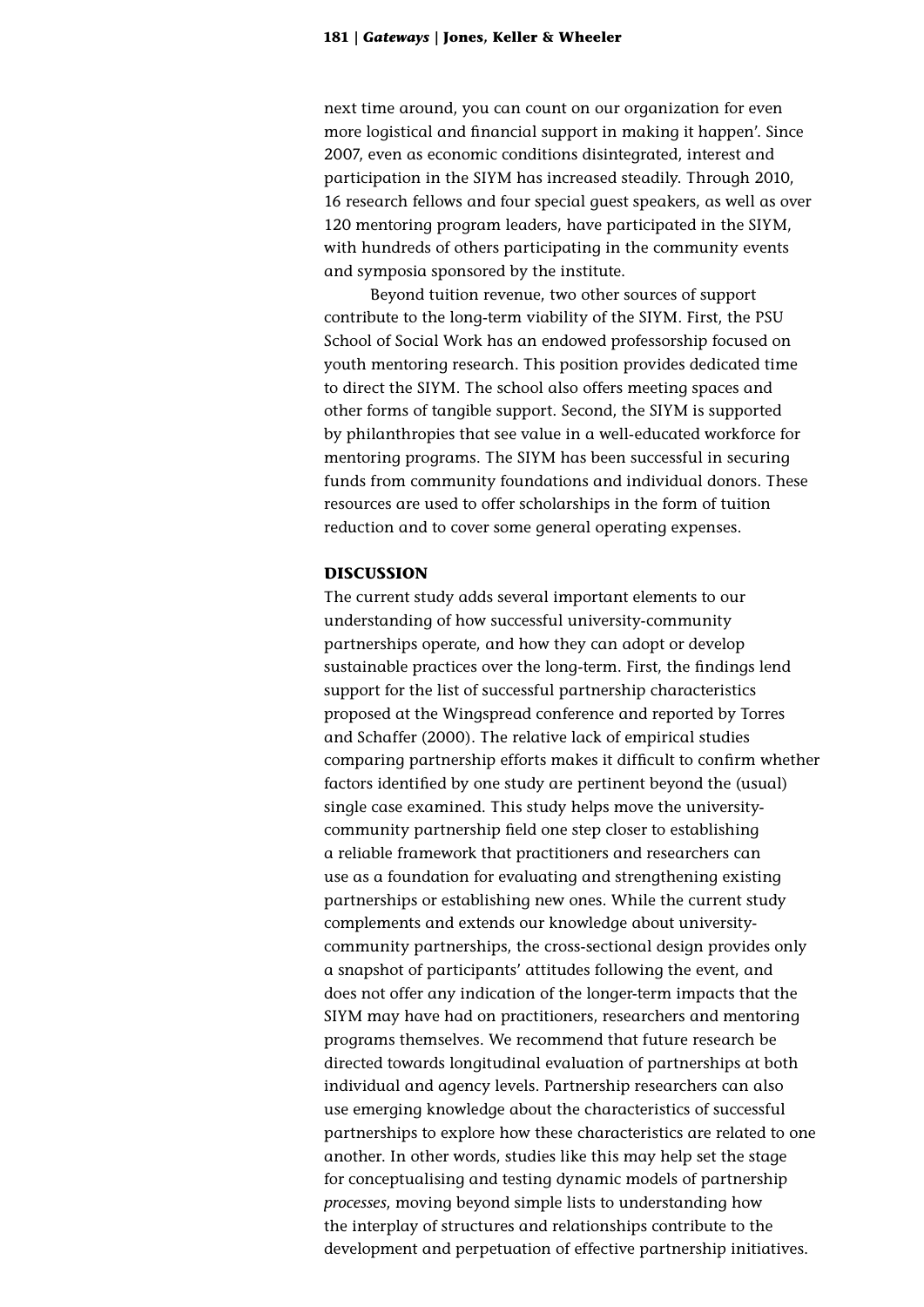The Summer Institute also demonstrated that dissemination of research findings and discussion on the implications of research can be successfully facilitated in person and especially through building interpersonal relationships. Not only are the typical clearinghouse and conference approaches ineffective strategies for putting research findings to use (Gira, Kessler, & Poertner 2004), they largely neglect the important contribution that practitioners can make to the research-to-practice (and practiceto-research) conversation. In contrast, SIYM facilitated meaningful dialogue and relationships designed to keep the communication going beyond the seminar week. Considering that the research literature and practice knowledge are continually expanding, SIYM has introduced a format that could help move away from passive modes of dissemination to utilise active processes of implementation and integration of important research findings.

The SIYM model also demonstrated the potential for university-community partnerships to raise the standards for professional development. Several participants said that the SIYM was the best professional development experience of their careers. SIYM combined the research of academic conferences with the intensive and interactive nature of professional training to offer a model that participants found rewarding, inspiring and, in some cases, transformative. A review of effective professional development practices in schools found that successful programs shifted their focus 'from isolated learning and the occasional workshop to … collaborative reflection and joint action' (WestEd 2000, p. 11). One participant described the importance of collaborative reflection while discussing the Summer Institute, saying: 'I believe [practitioners and researchers] need each other – sort of like holding up a mirror to let each other know what things look like from a different perspective'. The findings of the current study also showed that the SIYM successfully addressed what Smith and Gillespie (2007) found were several major obstacles to professional development in education, including *time constraints*, *lack of face-to-face interaction*, and *mismatch of goals*, suggesting that the innovative SIYM model could be applied more broadly to bring practitioners and researchers together to make better use of research and practice knowledge.

Finally, SIYM offers a low-cost, sustainable model of university-community collaboration that can have large-scale and potentially long-term impacts. Many partnership models require substantial financial resources. Bloomgarden and colleagues (2006) describe the challenge of securing matching funds from university and community partners in order to qualify for federal grants. Holland (2003, p. 4) contends that pursuit of external funding from various sources can lead to 'the trap of episodic attention to individual grants and projects, which tends to create superficial and temporary relationships'. The Summer Institute has from the beginning taken an entrepreneurial approach and relied on a balanced combination of funding from 1) tuition payments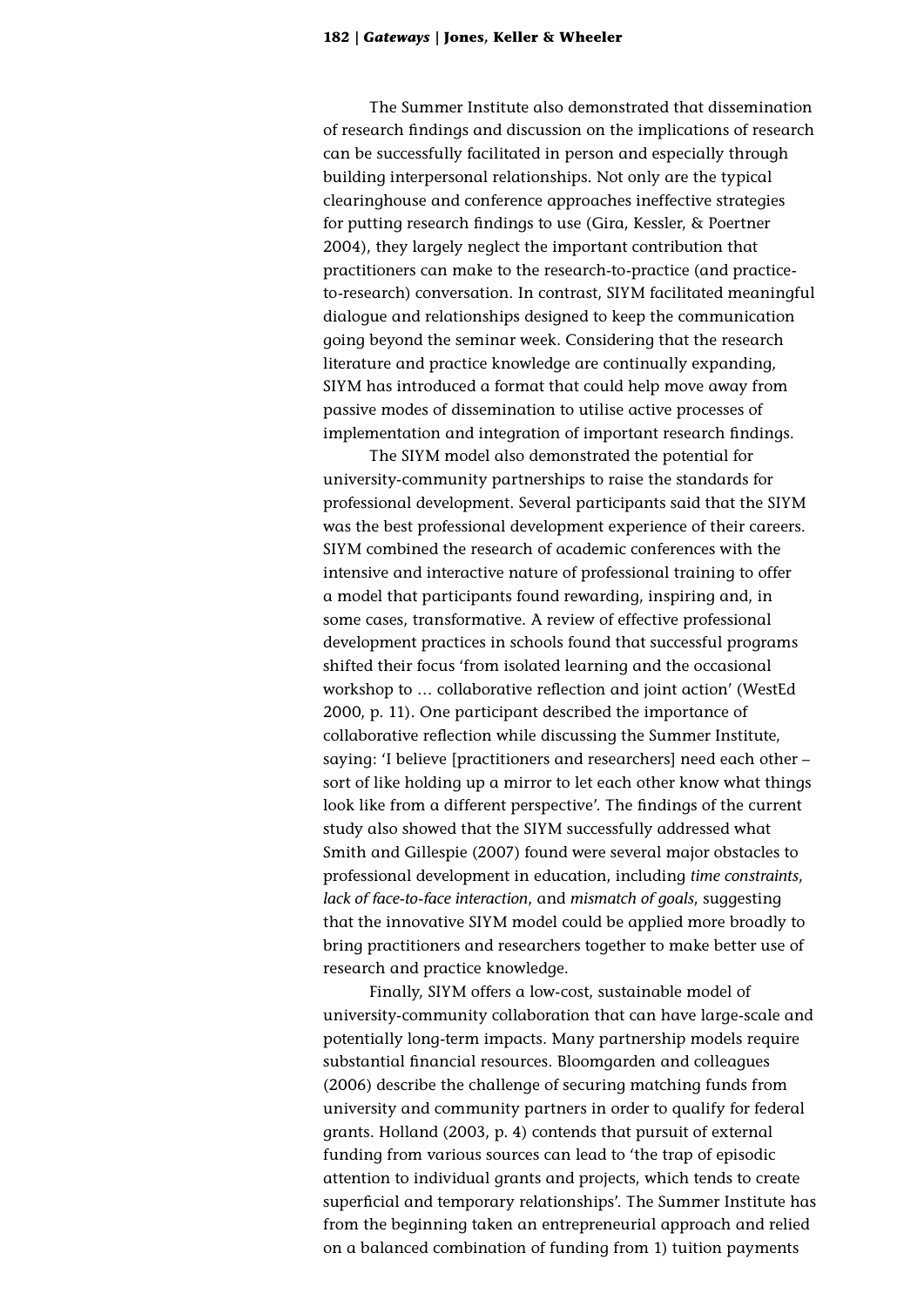from participants, 2) university support in the form of faculty time dedicated to directorship of SIYM, and 3) small foundation grants for community events and other expenses. The relatively low cost of the event combined with significant contributions from stakeholders may be a formula that attracts increasing attention as the economy continues to struggle. While this sustainable model may impose certain logistical limitations on SIYM, the event has enjoyed consistent growth and expanded reach since its inaugural year.

There are several limitations to the current study that should be considered. First, the combined return rate for questionnaires was 55 per cent, meaning that data analysis was based on responses from just over half of SIYM attendees. There is no way to tell how the participation of non-responders would have changed the results. It is possible that participants who had a positive experience were more likely to fill out and return questionnaires. Second, while various measures were taken to ensure the trustworthiness of the study's results, the authors' professional involvement with the Summer Institute may have introduced an element of bias into the data analysis and the interpretation of findings. Finally, the partnership models described in this study are largely untested and their long-term impacts are unknown, so further research is needed before conclusions can be drawn about the value of one partnership model versus another. Despite these limitations, the findings of the current study tell a compelling story of an innovative university-community partnership that may offer other organisations and institutions a framework for establishing their own successful collaborative efforts.

# **ACKNOWLEDGEMENTS**

This work was made possible through the support of the Center for Academic Excellence at Portland State University. The authors sincerely thank the mentoring researchers and professionals who participated in this study.

#### **REFERENCES**

Addis, M 2002, 'Methods for disseminating research products and increasing evidence based practice: Promises, obstacles, and future directions', *Clinical Psychology: Science and Practice*, vol. 9, no. 4, pp. 381–92.

Baum, H 2000, 'Fantasies and realities in university-community partnerships', *Journal of Planning Education and Research*, vol. 20, no. 2, pp. 234–46.

Bloomgarden, A, Bombardier, M, Breitbart, M, Nagel, K & Smith, P 2006, 'The Holyoke Planning Network: Building a sustainable college/ community partnership in a metropolitan setting', in R Forrant & L Silka (eds), *Inside and out: Universities and education for sustainable development*, Baywood, NY.

Butterfield, A & Soska, T 2004, 'University-community partnerships: An introduction', *Journal of Community Practice*, vol. 12, nos 3 & 4, pp. 1–11.

Cardoza, O & Salinas, G 2004, 'Public citizen: The civic role of an educational institution for the betterment of society', in K Ferraiolo (ed.),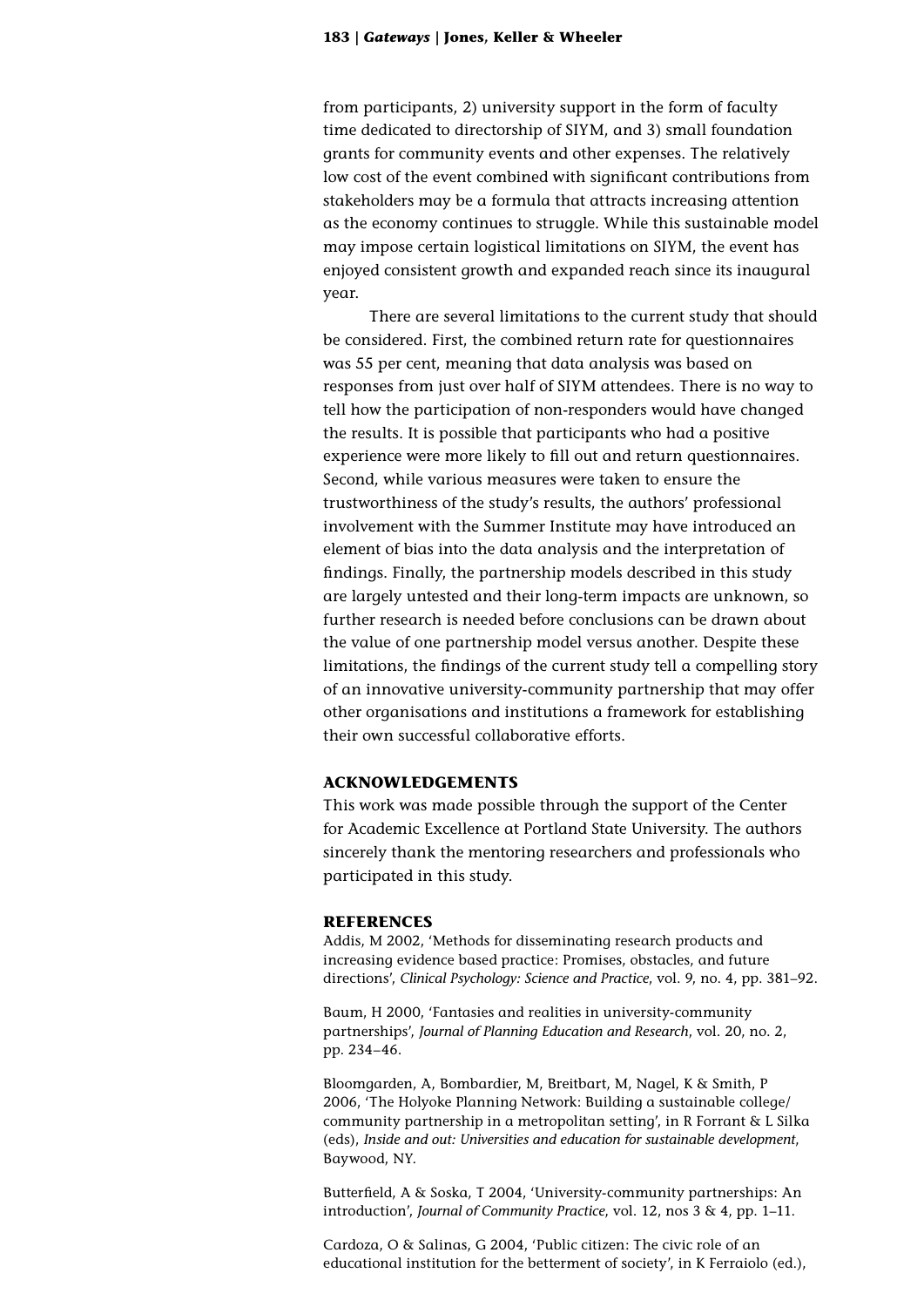*New directions in civic engagement: University avenue meets main street*, Pew Partnership for Civic Change/University of Richmond, Richmond, VA.

Cherry, D & Shefner, J 2004, 'Addressing barriers to university-community collaboration: Organizing by experts or organizing the experts?', *Journal of Community Practice*, vol. 12, nos 3 & 4, pp. 219–33.

Cox, D 2000, 'Developing a framework for understanding universitycommunity partnerships', *Cityscape: A Journal of Policy Development and Research*, vol. 5, no. 1, pp. 9–25.

DuBois, D & Karcher, M 2005, 'Youth mentoring: Theory, research, and practice', in D DuBois & M Karcher (eds), *Handbook of youth mentoring*, Sage Publications, Thousand Oaks, CA.

Ferraiolo, K & Freedman, P 2002, 'Wanted: Solutions for America – Preliminary research collaboration findings', report presented at the *Conference on Building University-Community Research Partnerships,* Charlottesville, Virginia, 16–17 October 2002.

Gilderbloom, J & Mullins, R 2005, *Promise and betrayal: Universities and the battle for sustainable urban neighborhoods*, State University of New York Press, Albany, NY.

Gira, E, Kessler, M & Poertner, J 2004, 'Influencing social workers to use research evidence in practice: Lessons from medicine and the allied health professions', *Research on Social Work Practice*, vol. 14, no. 2, pp. 68–79.

Hart, A & Wolff, D 2006, 'Developing local "communities of practice" through local community-university partnerships', *Planning, Practice & Research*, vol. 21, no. 1, pp. 121–38.

Hatch, A 2002, *Doing qualitative research in educational settings*, State University of New York Press, Albany, NY.

Holland, B 2003, 'Community-university partnerships: Translating evidence into action', in B Holland, S Gelmon, L Green, E Greene-Moton & T Stanton (co-chairs), *Community-university partnerships: What do we know?* Prepared for discussion at a National Symposium, *Community-University Partnerships: Translating Evidence into Action*, jointly sponsored by Community-Campus Partnerships for Health and HUD's Office of University Partnerships, San Diego, California, 26 April 2003.

Jones K & Keller, T 2009, *Establishing true community-university partnerships: The Summer Institute on Youth Mentoring*, report presented at the International Partnership Institute, 18–19 May 2009, Portland, OR.

Kamuhabwa, A & Lee, M 2009, 'Bridging the human resources for health (HRH) gap in Tanzania: A model for mutual success', presented by Muhimbili University of Health and Allied Sciences (MUHAS), Tanzania, and Tufts University, USA, Accra, Ghana, 27 August 2009, viewed 10 July 2010, [www.hedprogram.org/LinkClick.aspx?fileticket=9yxGQKbKSfo%3D](www.hedprogram.org/LinkClick.aspx?fileticket=9yxGQKbKSfo%3D&tabid=225) [&tabid=225](www.hedprogram.org/LinkClick.aspx?fileticket=9yxGQKbKSfo%3D&tabid=225).

Karcher, M 2008, Book review of G Clary & J Rhodes (eds), *Mobilizing adults for positive youth development: Strategies for closing the gap between beliefs and behaviors*, *Journal of Youth and Adolescence*, vol. 37, no. 4, pp. 475–80.

Lane, J, Turner, S & Flores, C 2004, 'Researcher-practitioner collaboration in community corrections: Overcoming hurdles for successful partnerships', *Criminal Justice Review*, vol. 29, no. 1, pp. 97–114.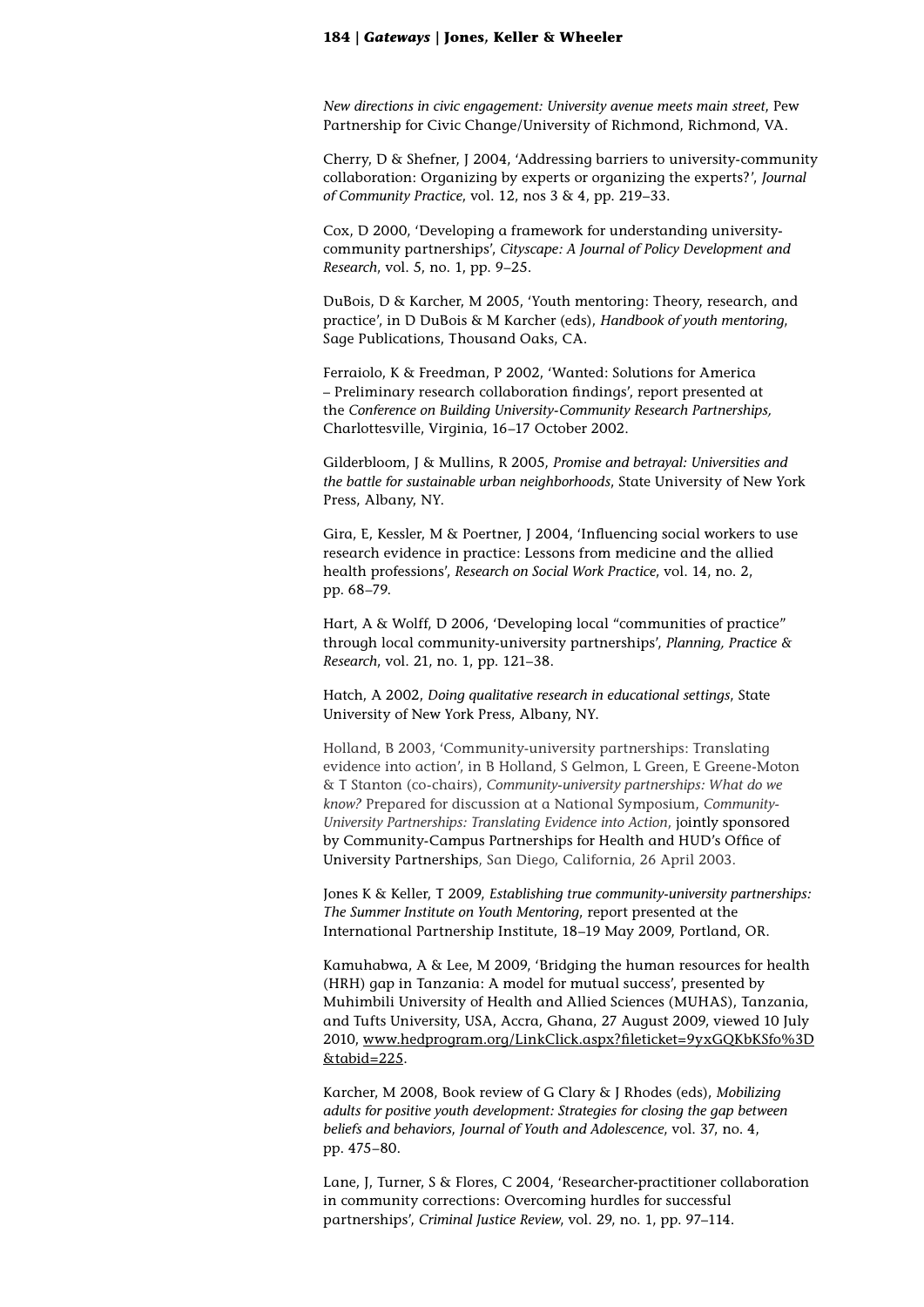Lietz, C, Langer, C & Furman, R 2006, 'Establishing trustworthiness in social work research: Implications from a study regarding spirituality', *Qualitative Social Work*, vol. 5, no. 4, pp. 441–58.

Mai, R, Kramer, T & Luebbert, C 2005, 'Learning through partnering: Lessons for organizational and community renewal', *Journal of Community Practice*, vol. 13, no. 2, pp. 107–22.

Saltmarsh, J, Hartley, M & Clayton, P 2009, *Democratic engagement white paper*, New England Resource Center for Higher Education, Boston, MA.

Schumaker, A, Reed, B & Woods, S 2000, 'Collaborative models for metropolitan university outreach: The Omaha experience', *Cityscape: A Journal of Policy Development and Research*, vol. 5, no. 1, pp. 197–207.

Sherrod, L 1999, 'Giving child development knowledge away: Using university-community partnerships to disseminate research on children, youth and families', *Applied Developmental Science*, vol. 3, no. 4, pp. 228–34.

Smith, C & Gillespie, M 2007, 'Research on professional development and teacher change: Implications for adult basic education', *Review of Adult Learning and Literacy*, vol. 7, p. 1.

Strauss, A & Corbin, J 1990, *Basics of qualitative research: Grounded theory procedures and techniques*, Sage Publications, Newbury Park, CA.

Toomey, M 2007, *Essential literacy partnerships at the South Lawrence East Elementary School*, Coalition of Essential Schools, viewed 10 July 2010, <www.essentialschools.org/resources/371>.

Torres, J & Schaffer, J 2000, *Benchmarks for campus/community partnerships*, Campus Compact, Providence, RI.

US Department of Housing and Urban Development 2010, *Collaborating for change: Partnerships to transform local communities*, HUD Office of Policy Development and Research, Washington, DC, viewed 12 August 2010, [www.oup.org/files/pubs/collaboratingforchange.pdf.](www.oup.org/files/pubs/collaboratingforchange.pdf)

Walker, G 2007, *Mentoring, policy, and politics*, Public/Private Ventures, viewed 8 October 2010, <www.ppv.org>.

WestEd 2000, *Teachers who learn, kids who achieve: A look at schools with model professional development*, WestEd, San Francisco, CA, viewed 10 June 2010, [www.wested.org/online\\_pubs/teachers\\_who\\_learn/TeachLearn.pdf](www.wested.org/online_pubs/teachers_who_learn/TeachLearn.pdf).

Wilson, D 2004, 'Key features of successful university-community partnerships', in K Ferraiolo (ed.), *New directions in civic engagement: University avenue meets main street,* Pew Partnership for Civic Change/ University of Richmond, Richmond, VA.